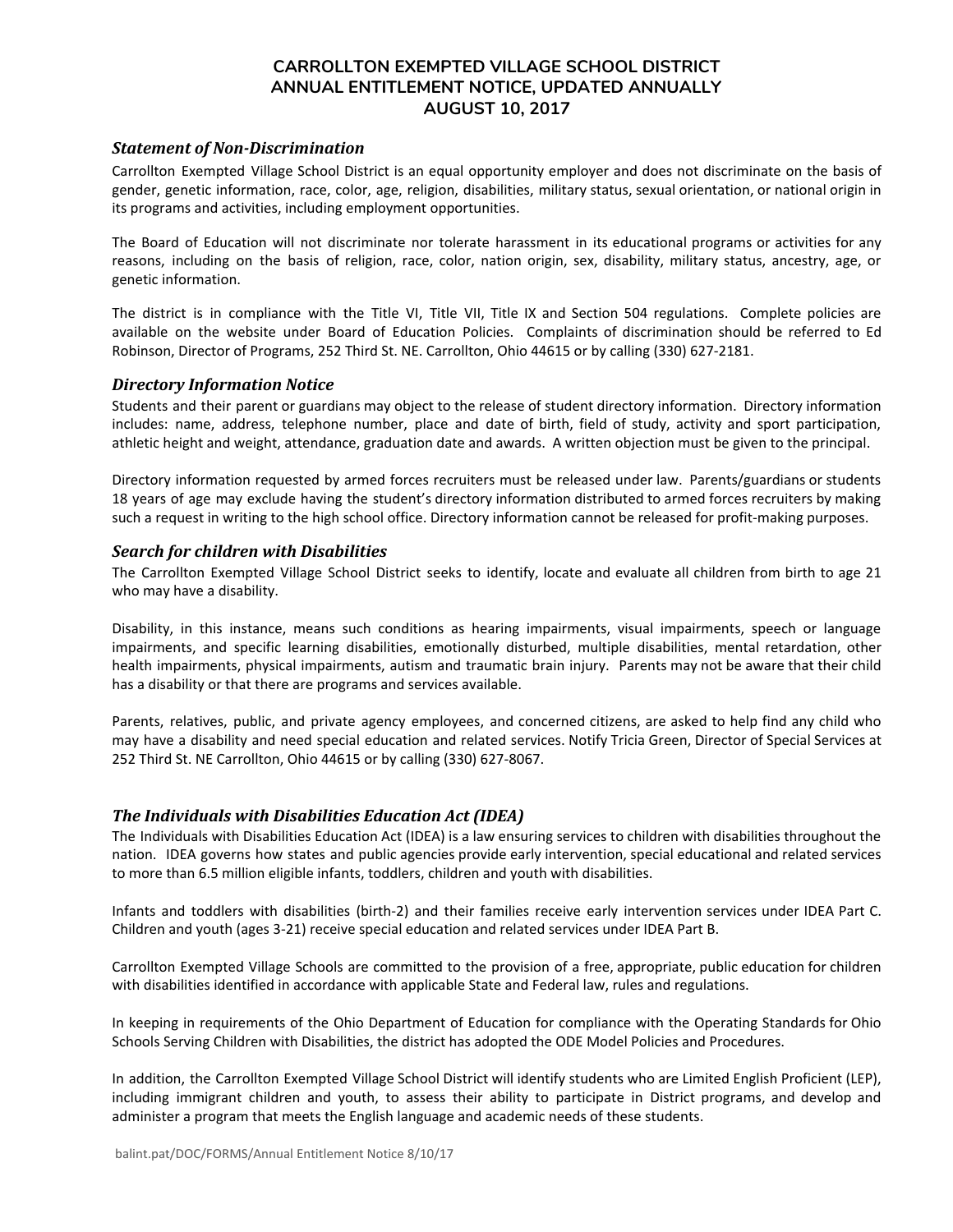The Board of Education welcomes and encourages any and all comments from individuals interested in individuals with Disabilities Education Act (IDEA). Please contact Tricia Green, Director of Special Services (330) 627-8067.

## *Identification of Gifted Students*

The State of Ohio passed a law, OAC 3301-51-15, which addresses the issue of identifying children who are gifted. "Gifted" students perform or show potential for performing, at remarkably high levels of accomplishment when compared to others of their age, experience, or environment.

This law requires that gifted and talented students be identified in grades k-12 in every district in Ohio in several areas: Superior Cognitive Ability, Superior Academic Ability in math, science, social studies and language arts, Creative Thinking Ability and Visual and Performing Arts Ability such as art, music, dance, and drama. Students must display these abilities at a level superior to that of children of similar age.

Contact the Districts' Gifted Coordinator, Stephanie Glasure, at (330) 627-8281

## *Section 504 Concerns and/or Complaints*

For students, employees or residents with complaints or concerns under Section 504 of the Rehabilitation Act of 1973 can obtain a complaint form from the District's 504 Compliance officer, Tricia Green, 252 Third St. NE, Carrollton, Ohio 44615. The phone number is (330) 627-8067. The District's grievance procedure may be obtained from the above individual at the address and phone indicated.

## *Education for Homeless Children*

In Compliance with the McKinney-Vento Homeless Education Act, the Carrollton Exempted Village School District insures that homeless children and youth are: advised on the choice of schools; immediately enrolled; and promptly provided necessary services including transportation, to allow homeless children and youths to exercise their choices of school.

Ed Robinson, Director of Programs, is the district contacts for homeless children and can be reached at (330) 627-2181.

## *Title Services*

Educational programs are offered in our district by the use of Federal funds and in accordance with Title Programming Educational needs, as determined by Federal and State criteria, includes assessment with performance measures mandated by the Ohio Department of Education as well as those determined by the district professional staff, that will assist in the diagnosis, teaching and learning of students.

## *Title – Parents' Right to Know*

In accordance with the requirement of Federal law, for each school receiving Title funds, the Superintendent shall make sure all parents of students may request the following information on the student's classroom teachers: whether the teacher(s) have met the State qualification and licensing criteria for the grade levels and subject area they are teaching and whether educational aides have an ODE permit which makes them qualified as paraprofessionals providing services to their child(ren). Carrollton Exempted Village School District utilizes Highly Qualified Teachers and paraprofessionals.

## *Public Records Policy*

Our district public records policy is posted in each school and available on this website under our Board of Education Policies.

## *Parental and Student Notification Procedures*

In the event of an emergency situation at school, parents will be notified by school officials through a phone messaging system known as "ALL-CALL". The recorded phone call will be made to the home phone number on file as part of the student's record. These calls are sent to all student phone numbers simultaneously. If the call is not picked up, the message is left on an available answering service or machine.

## *Notification of Rights under FERPA for Elementary and Secondary Districts*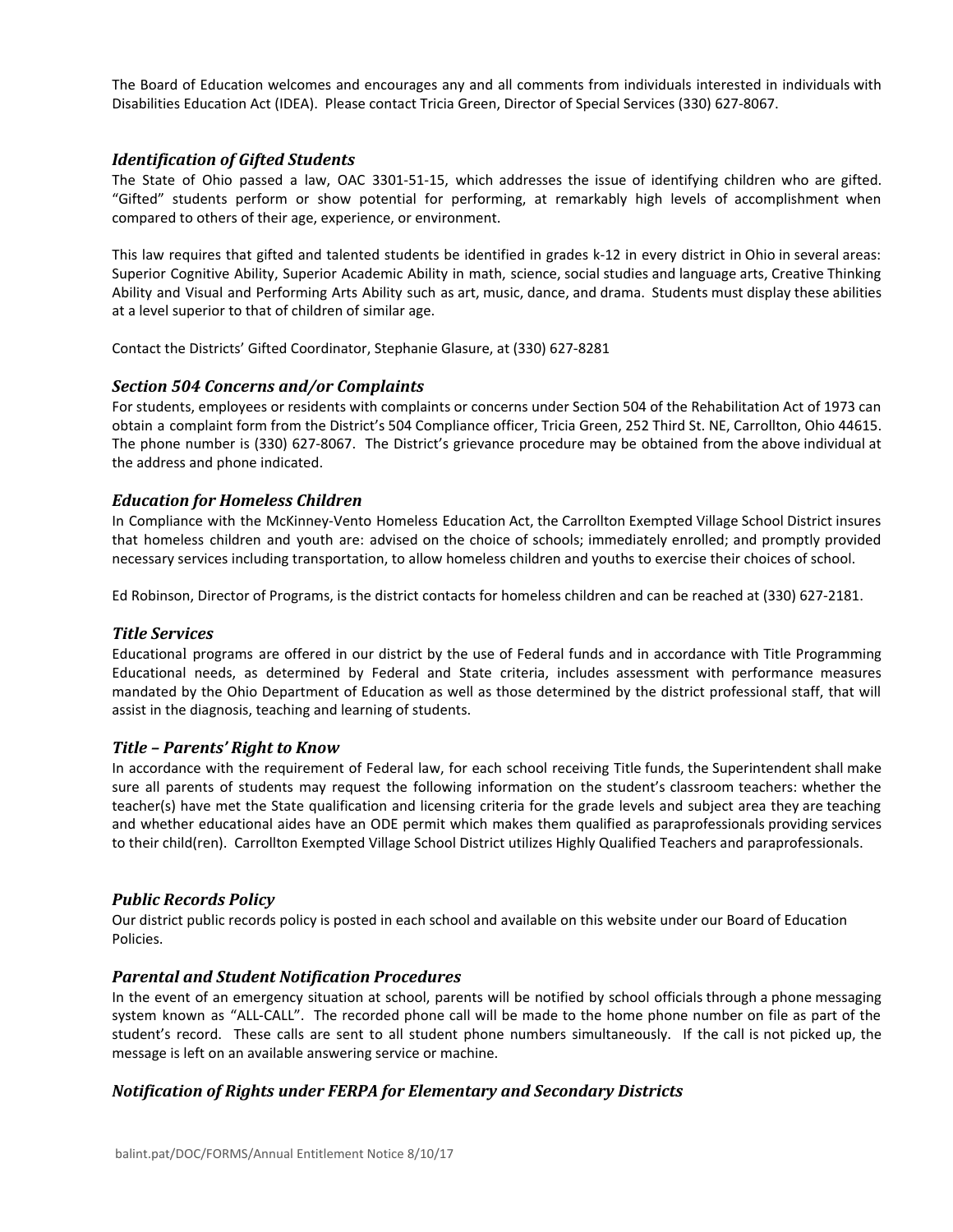The Family Educational Rights and Privacy Act (FERPA) afford parents and students over 18 years of age ("eligible students") certain rights with respect to the student's educational records. These rights are: The right to inspect and review the student's education records within 45 days of the day the District receives a request for access.

Parents of eligible students should submit to the principal a written request that identifies the record(s) they wish to inspect. The principal will make arrangements for access and notify the parent or eligible student of the time and place where the record may be inspected.

## *Due Process Rights*

Due Process Rights are part of any student discipline. All members of the staff will follow policy and guidelines when dealing with student discipline. Due Process rights are detailed on the district website under Policy.

#### *Anti-Harassment/Intimidation/Bullying Policy*

The Board of Education is committed to providing a safe, positive, productive, and nurturing educational environment for all of its students. The Board encourages the promotion of positive interpersonal relations between members of the school community. Aggressive behavior toward a student, whether by other students, staff, or third parties is strictly prohibited and will not be tolerated. This prohibition includes physical, verbal, and psychological abuse. The Board will not tolerate any gestures, comments, threats, or actions which cause or threaten to cause bodily harm or personal degradation. This policy applies to all activities in the District, including activities on school property or while in route to or from school and those occurring off school property if the student or employee is at any school-sponsored, school-approved or school-related activity or function, such as field trips or athletic events where students are under the school's control, or where an employee is engaged in school business.

Per Ohio Law, House Bill 276 required our school district to develop and adopt Anti-Harassment/Intimidation/Bullying polices. District administrators proved semi-annual summary reports of verified acts of harassment, intimidation and bullying on the district website.

The Board of Education maintains an education and work environment which is free from all forms of unlawful harassment, including sexual harassment. This commitment applies to district operations, program, and activities. All students, administrators, teacher, staff, and all other school personnel share responsibility for avoiding, discouraging, and reporting any form of unlawful harassment. This policy applies to unlawful conduct occurring on school property, or at another location if such conduct occurs during an activity sponsored by the Board. The district will vigorously enforce its prohibition against harassment based on sex, race, color national origin, religion, disability, or any other unlawful basis, and encourages those within the district community as well as third parties, who feel aggrieved to seek assistance to rectify the problems. The district will investigate all allegations of harassment and in those cases where unlawful harassment is substantiated; the district will take immediate steps to end the harassment. Individuals who are found to have engaged in unlawful harassment will be subject to appropriate disciplinary action.

#### *School Safety*

The Board of Education is committed to maintaining a safe and drug-free environment in all of the schools. The Board believes that school crime and violence are multifaceted problems that need to be addressed in a manner that utilizes all available resources in the community through a coordinated effort of school district personnel, law enforcement agencies, and families. The Board further believes that school administrators and local enforcement officials must work together to provide for the safety and welfare of the students while they are at the school or a school-related event or are on their way to and from school. The district has a Safety Team at each building and is committed to the safety and security of our students. In coordination with Carrollton Police Department, the Carroll County Sheriff, and the Carrollton Fire Department, the crisis and safety preparedness plan is updated for each of our buildings.

Contact Ed Robinson, Director of Programs at (33) 627-2181 for questions.

#### *Search and Seizure*

School authorities are charged with the responsibility of safeguarding the safety and well-being of the students in their care. In the discharge of that responsibility, school authorities may search the person or property, including vehicles, of a student, with or without the student's consent, whenever they reasonably suspect that the search is required to discover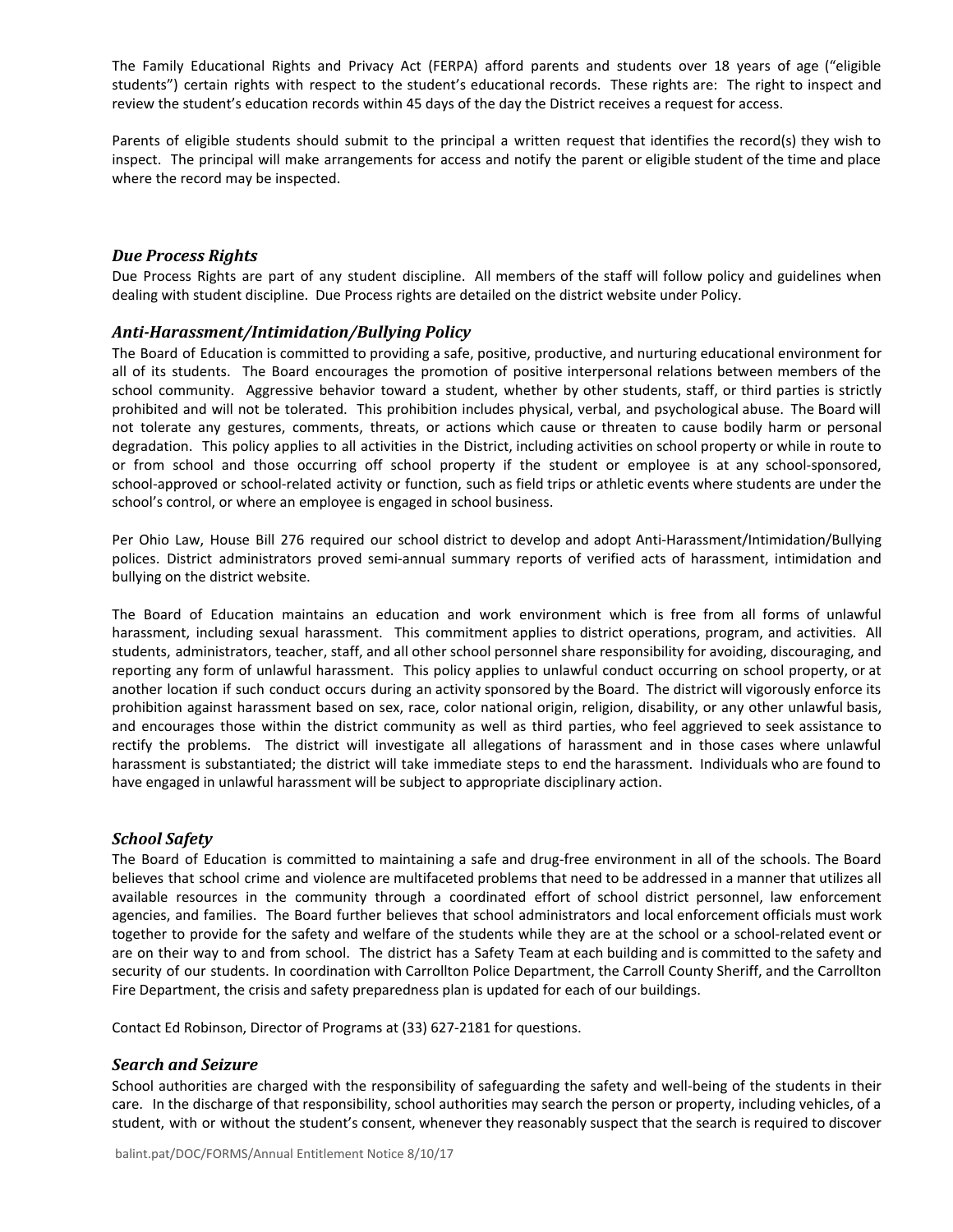evidence of a violation of law or of school rules. Administrators are permitted to conduct a random search of any student's locker and its contents at any time.

Contact Ed Robinson, Director of Programs at (330) 627-2181 for questions.

# **Carrollton Exempted Village School District Parent Involvement Plan**

## **PART 1. GENERAL EXPECTATIONS:**

**The Carrollton Exempted Village School District (CEVSD), made up of five individual schools (Carrollton High, Bell-Herron Middle, Carrollton Elementary, Augusta Elementary, and Dellroy Elementary**) agrees to implement the following statutory requirements annually announced through various forms of media such as: *District webpage, All-Call telephone service, school building newsletters and local newspaper.*

Consistent with section 1118, the school will work to ensure that the required school level parental involvement policies/plans meet the requirements of section1118 of the ESEA, and each include, as a component, a school parent compact consistent with section1118(d) of the ESEA.'

Schools will notify parents of the policy/plan in an understandable and uniform format and, to the extent practicable, in a language the parents can understand. The policy/plan will be made available to the local community and updated periodically to meet the changing needs of parents and the school.

In carry out the Title 1, Part A, parental involvement requirements, to the extent practicable, the school will provide full opportunities for the participation of parents with limited English proficiency, parents of migratory children, including providing information and school reports required under section 1111 of the ESEA in an understandable and uniform format and including alternative formats upon request and, to the extent practicable, in language parents understand.

If any school-wide program plan for Title 1, Part A, developed under section 114(b) of the ESEA, is not satisfactory to the parents of participating children, the school will submit any parent comments with the plan when the school submits the plan to the local educational agency (school district).

The school will involve the parents of children served in Title 1, Part A schools in decisions about how the 1 percent of Title 1, Part A funds reserved for parental involvement is spent, and will ensure that not less than 95 percent reserved goes directly to the schools.

The District has a high expectation of parental involvement in their child's education. A Parental Involvement Plan will be created at the building level to ensure the parents' inclusion.

The school will provide other reasonable support for parental involvement activities under section 1118 of the ESEA as the parents may request.

The school will be governed by the following statutory definition of parental involvement, and will carry out programs, activities, and procedures in accordance with this definition: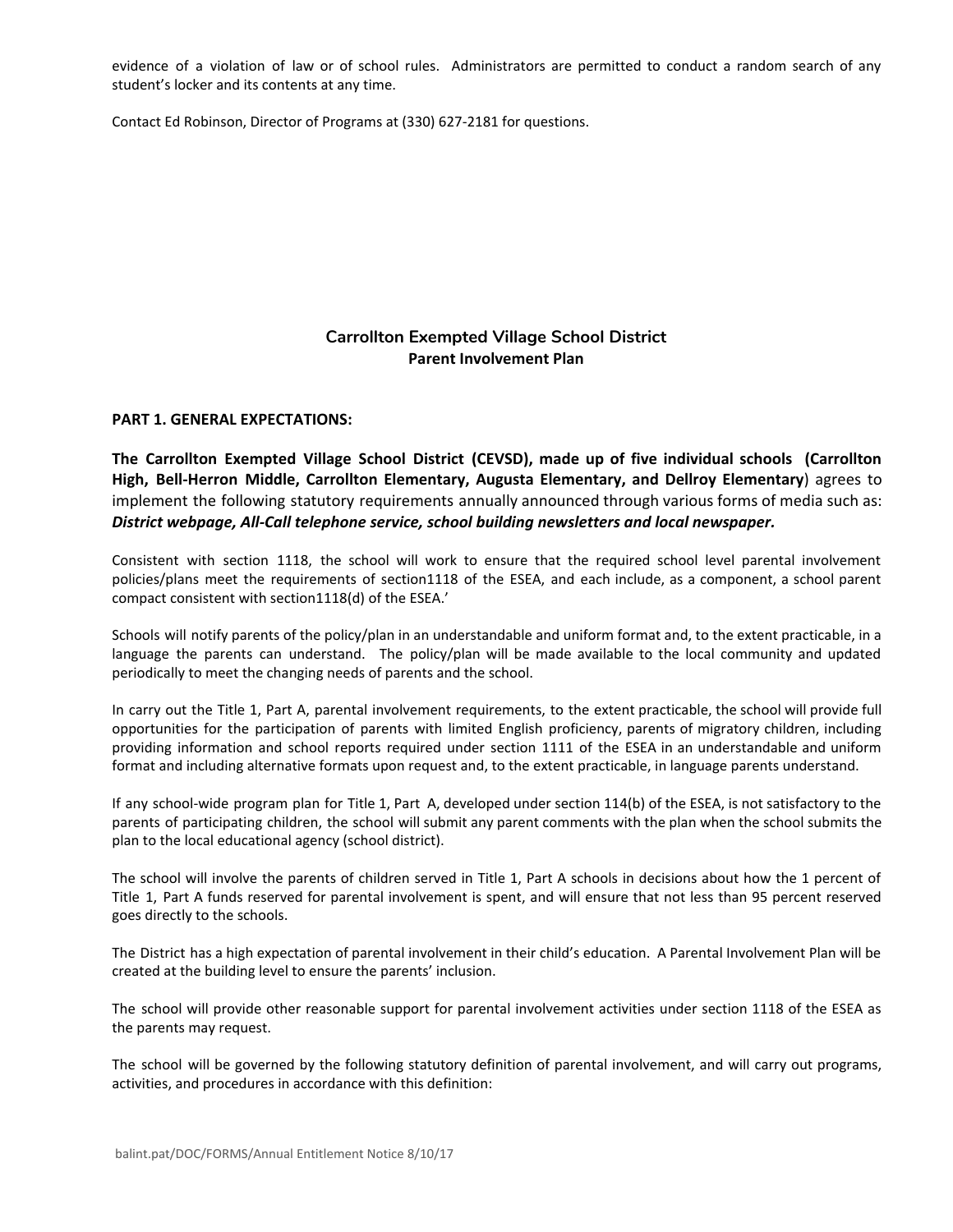*Parent involvement means the participation of parents in regular, two-way and meaningful communication involving student academic learning and other school activities, including ensuring-*

- *(A) that parents play an integral role in assisting their child's learning;*
- *(B) that parents are encouraged to be actively involved in their child's education at school;*
- (C) that parents are full partners in their child's education and are included, as appropriate, in decision-making and *on advisory committees to assist in the education of their child;*
- *(D) the carrying out of other activities, such as those described in section 1118 of the ESEA.*

## **Carrollton Exempted Village School District Parent Involvement Plan (continued)**

## **PART II. DESCRIPTION OF HOW SCHOOLS WILL IMPLEMENT REQUIRED SCHOOL PARENTAL INVOLVEMENT POLICY/ PLAN COMPONENETS**

- **1. CEVSD** will take the following actions to involve parents in the joint development of its school parental involvement plan under section 1118 of the ESEA.
- **2. CEVSD** will take the following actions to involve parents in the process of school review and improvement under section 1116 of the ESEA.
- **3. CEVSD** will hold an annual meeting to inform parents of the school's participation in Title I, Part A programs, and to explain the Title I, Part A requirements and the right of parents to be involved in Title I, Part A programs. The school will convene the meeting at a time convenient for parents and will offer a flexible number of additional parental involvement meetings, such as in the morning or evening, so that as many parents as possible are able to attend. The school will invite all parents of children participating in Title I, Part A programs to this meeting and will encourage them to attend, by:

## *Website: Newsletter, Newspaper.*

*"Meet the Teacher" in each building Monday, August 21, 2017, 1:30-3:30 PM.*

- **4. CEVSD** will provide parents of participating children information in a timely manner about Title I, Part A programs that includes a description and explanation of the school's curriculum, the forms of academic assessment used to measure children's progress and the proficiency levels students are expected to meet.
- **5. CEVSD** will at the request of parents, provide opportunities for regular meetings for parents to formulate suggestions and to participate, as appropriate, in decisions about the education of their children. The school will respond to any suggestions as soon as practicably possible by:
- **6. CEVSD** will provide each parent an individual student report about the performance of their child on the State assessment in at least math, language arts and reading.
- **7. CEVSD** will take the following actions to provide each parent timely notice: when their child has been assigned or has been taught for four (4) or more consecutive weeks by a teacher who is not highly qualified within the meaning of the term in section 200.56 of the Title I Final Regulations (67 Fed. Reg. 71710, December 2, 2002).